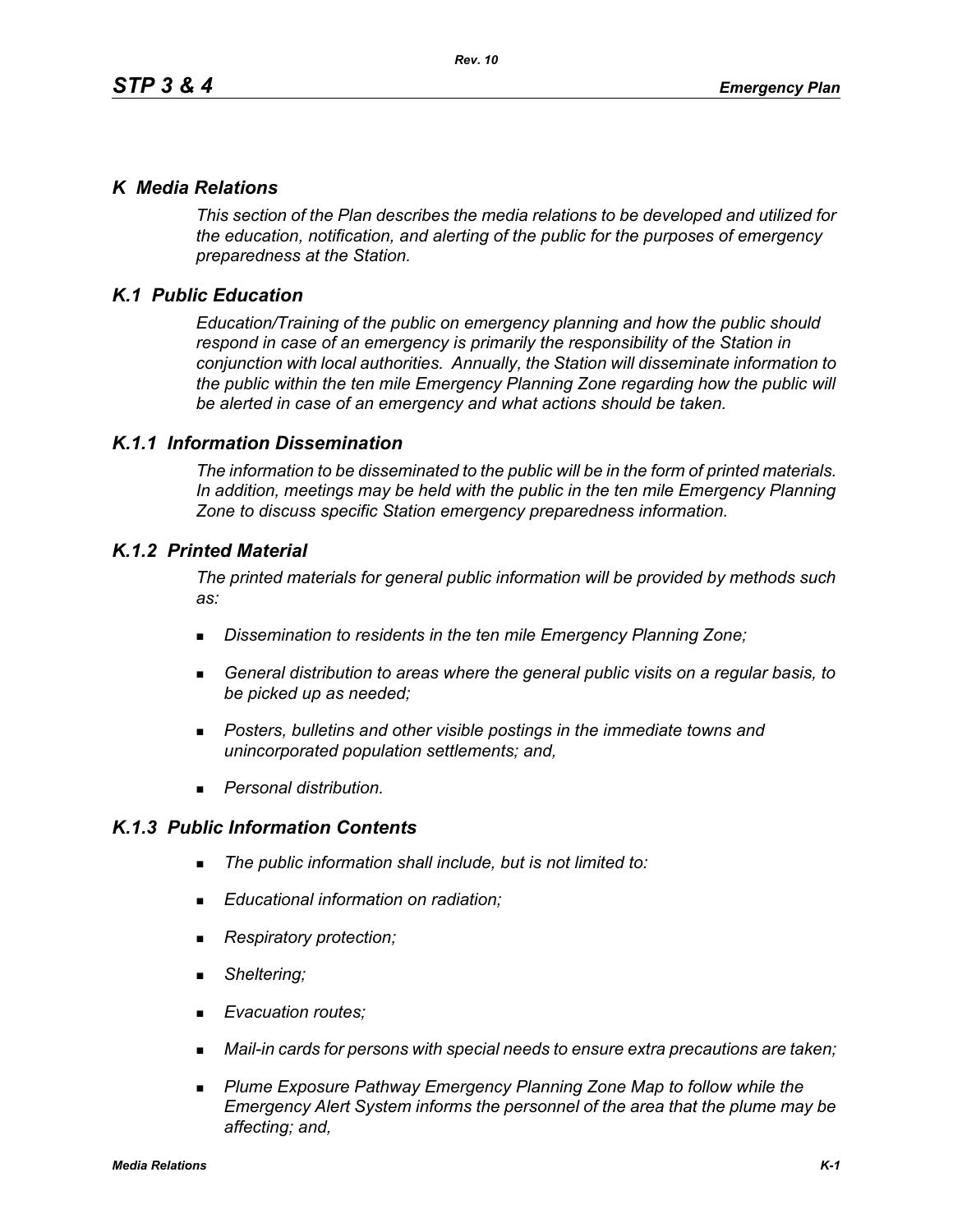- *Contacts and telephone numbers for additional information.*
- *Public information material is available to residents along with a Spanish information number.*

### *K.1.4 Station Continuing Education/Information Program*

*The Station promotes a continuing program of public education throughout the Station in regard to nuclear power in general and the Station in particular. Emergency planning is included in these information programs.* 

### *K.1.5 Education Responsibility*

*Education of the public regarding nuclear power and emergency response planning is the responsibility of the Supervisor, Emergency Response.* 

### *K.1.6 Distribution of Alert Radios*

*The Supervisor, Emergency Response or designee will distribute the alert radios and provide the public with an introduction to the emergency notification process.* 

### *K.2 Public Information Distribution*

*The public information is distributed annually by mail to residences, businesses, and public buildings within the ten mile Emergency Planning Zone of the Station.*

#### *K.3 Transient Population Distribution*

*A general distribution to reach the transient population is achieved by posting information in public areas and by placing supplies of prepared written materials in areas where the general populace frequents.* 

### *K.4 Education and Information Program Resources*

*Media advertisements, telephone messages, news releases, and public information seminars may be utilized as necessary to achieve an effective information and education program.* 

#### *K.4.1 News Media Participation*

*At least annually, the news media will be invited to participate in a program to acquaint them with the emergency planning effort at the Station. Typical topics covered will be information concerning radiation, and points of contact for release of information to the media in case of an emergency, or for plant specific material sent to the media.*

#### *K.4.2 Specific Media Requests*

*The South Texas Project Communications and Public Affairs Group will respond to specific media requests for information concerning nuclear power emergency planning and the Station.*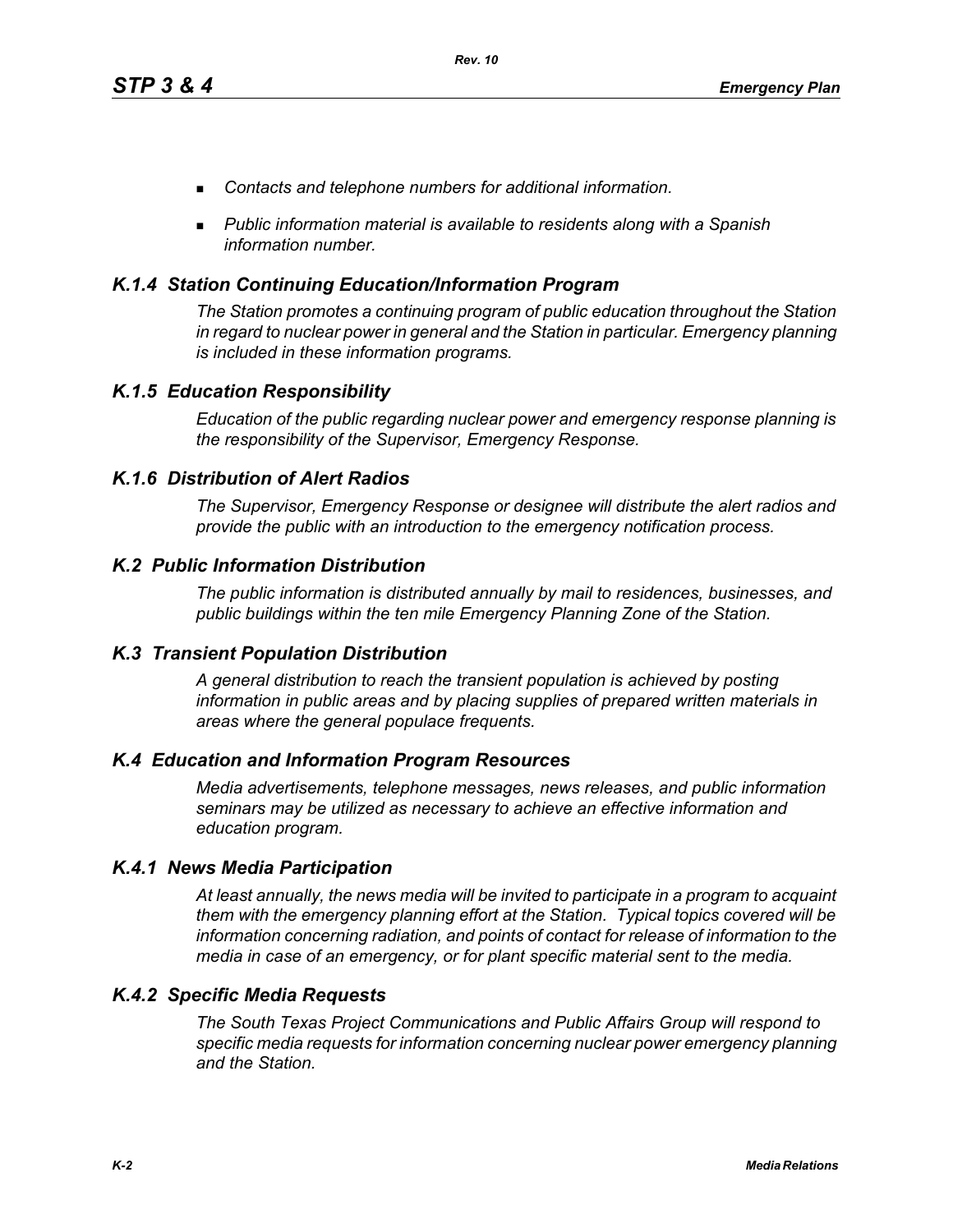## *K.5 Media Information Organization*

*It is the policy of the Station to provide prompt and accurate information to the public*  for events that may affect or simply interest the nearby community and the public at *large.* 

## *K.5.1 Normal Events and Unusual Events Release*

*News releases during declared Unusual Events will be issued by the South Texas Project Communications and Public Affairs Group.* 

### *K.5.2 Early Information Release*

*During an Alert or Higher event, prior to activation of the Joint Information Center, The Site Public Affairs Coordinator or an individual from the South Texas Project Communications and Public Affairs Group will support the Emergency Director issuing press releases.* 

### *K.5.3 Joint Information Center Activation*

*The Joint Information Center is staffed at the declaration of an Alert and may be activated at the discretion of the Emergency Director. The Joint Information Center shall be activated at a Site Area Emergency or General Emergency. After the activation of the Joint Information Center, all news releases concerning the emergency at the Station shall be issued from the Joint Information Center. These information releases shall be the basis for information provided to the Station and employees, government groups, other utilities, and industry groups, as well as media outlets and the media representatives located at the Joint Information Center. Figure K-1 provides a typical layout of the Joint Information Center.* 

### *K.5.4 Media Response/Rumor Control Manager*

*Media and public inquiries will be handled by the South Texas Project Communications and Public Affairs Personnel and STPNOC Co-Owners while the on-duty emergency response organization is enroute to the Joint Information Center. The Co-Owners will be contacted and provided information to answer media and public inquiries and to direct the media to the Joint Information Center.*

#### *K.5.5 Company Spokesperson*

*The Company Spokesperson is the primary spokesperson for the Station and together with the Joint Information Center Director shall remain responsible for the consistency of the information released. The Joint Information Center Director and/or the Emergency Director may select individuals to address the public on behalf of the Station as their respective expertise is needed.* 

### *K.6 News Releases*

*News releases are issued periodically from the Joint Information Center under the direction of the Company Spokesperson. The Staff Writer will obtain information from the Site Public Affairs Coordinator. Information will be drafted into news releases and coordinated with federal, state and county public information officers for release.*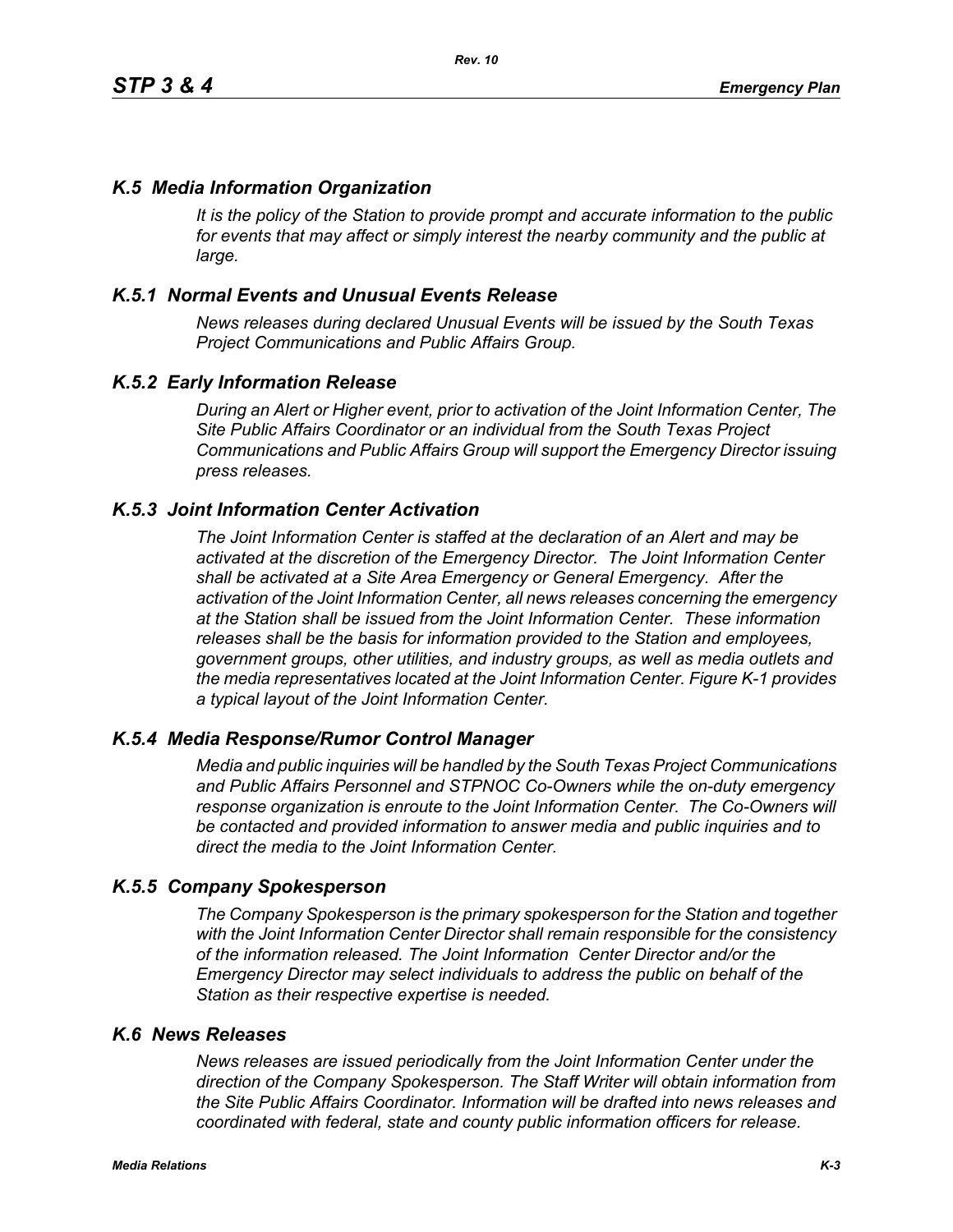## *K.7 News Conferences*

*News conferences will be held periodically at the Joint Information Center when activated during a declared emergency at the Station involving a Site Area Emergency or General Emergency.* 

- *Federal, State, and County authorities are invited to have representatives and spokespersons present at news conferences.*
- **Prior to each news conference or news release, the representatives of the Station,** *the Station owners, Federal, State, and local public information officers shall have the information to be released available for review.*
- *Media kits, containing maps, photographs, and Station historical background may be available for distribution at news conferences as needed.*

## *K.8 Media Requests*

*Any special media requests for specific interviews, visits to the Station or Control Room simulator, video tapes or films of the Control Room, and other unusual requests will be coordinated by the Media Relations Manager through the Site Public Affairs Coordinator.* 

- *Appropriate Station personnel can be made available for special background interviews.*
- *Special requests may be refused if they impact the Station security or safety programs or if the Emergency Director believes that media personnel may be placed in a situation of unnecessary hazard.*

### *K.9 Information Flow*

*During a declared emergency, the flow of factual information to employees and the public is critical. To ensure that the reports issued and disseminated about the Station are true and factual, the following rumor control program is established when the Joint Information Center is activated or earlier, if deemed necessary by the Joint Information Center Director.* 

## *K.9.1 Rumor Control*

*Under the direction of Media Monitoring/Rumor Control Manager, media monitors in the Joint Information Center shall monitor radio, television, and newspapers for misleading or erroneous information. In addition, under the direction of the Media Monitoring/Rumor Control Manager, Rumor Control Monitors in the Joint Information Center shall answer public telephone inquiries. The Media Monitoring/Rumor Control Manager is located in the Rumor Control Room at the Joint Information Center.* 

 *The Rumor Control Monitors and Media Monitors shall collect and consolidate rumors/misinformation and inform the applicable position or agency.*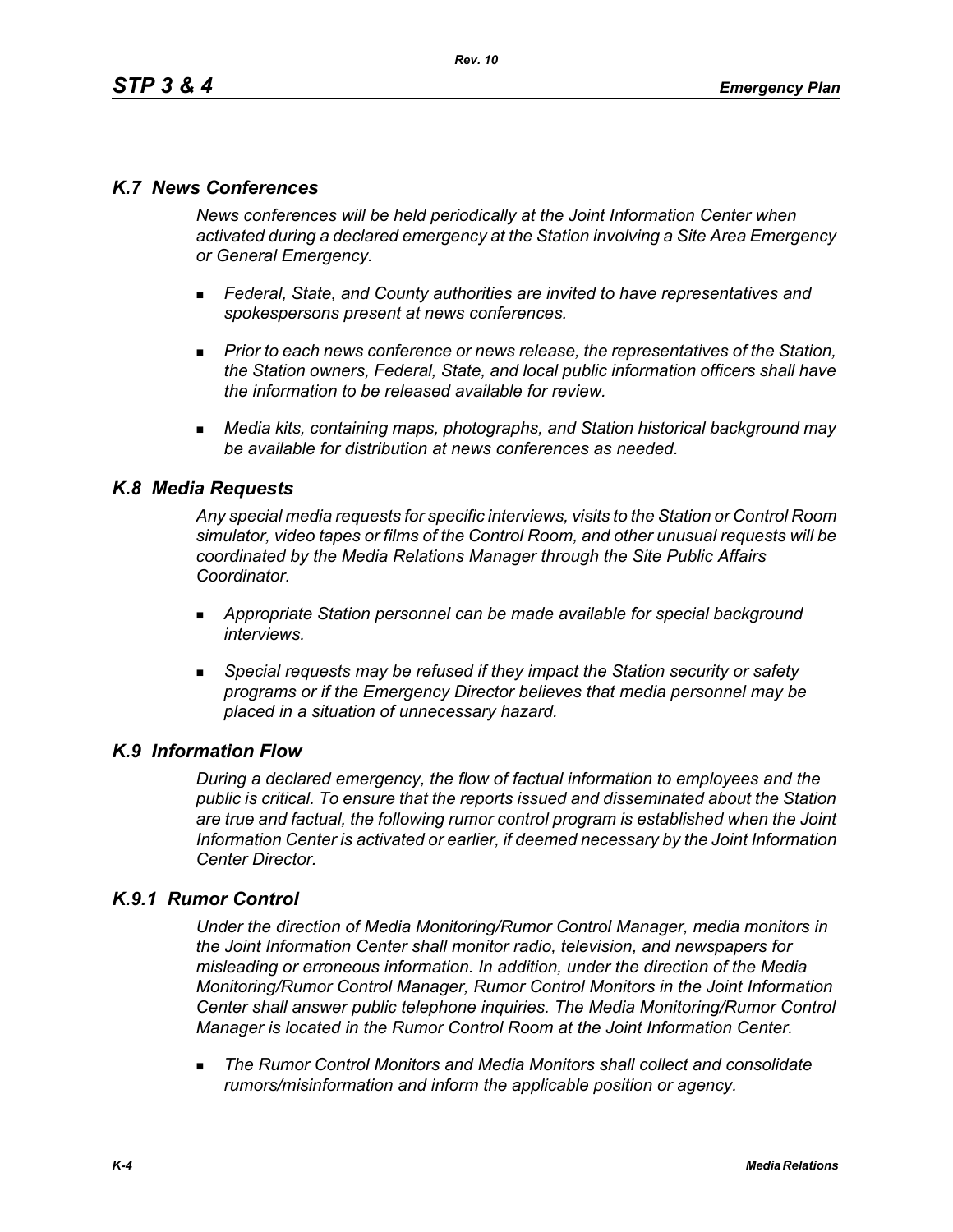*Rev. 10*

- *Rumor/misinformation shall be interpreted and discussed to coordinate appropriate responses and for immediate knowledge of what information is being released to the public from all parties.*
- *The Co-Owners shall collect and consolidate rumors/misinformation from customer service telephone operators and district offices and provide these rumors to the appropriate individual at the Joint Information Center.*

# *K.9.2 Misinformation Handling*

*State and County representatives shall handle misinformation relating to offsite conditions, including recommended protective measures.* 

*The Station shall address misinformation regarding Station/utility rumors. Rumors and incorrect information shall be addressed at news conferences when necessary.* 

*The Station shall also discuss information addressed in the news releases regarding protective action recommendations.* 

## *K.10 Joint Information Center*

*The Joint Information Center shall be operated as a joint information center where the Station, the State, County, and Federal Public Information Officers shall coordinate information, issue news bulletins, and participate in joint news briefings. 0ERP01-ZV-OF02, Joint Information Center Activation, Operation, and Deactivation describes how the Joint Information Center information is disseminated.*

*The Joint Information Center provides a spokesperson work area for Station, state, county, and federal public information officers. The entire Best Western Matagorda Hotel and Conference Center is available as the Joint Information Center, via a letter of agreement and contract; therefore, if private work areas are needed, space can be made available. Telecommunications facilities shall be available to include, but not be limited to:* 

- *Telephone links, with long distance capabilities;*
- *Telecopiers with nationwide capability; and,*
- *Radio and television hookups (for viewing) with cable television availability.*